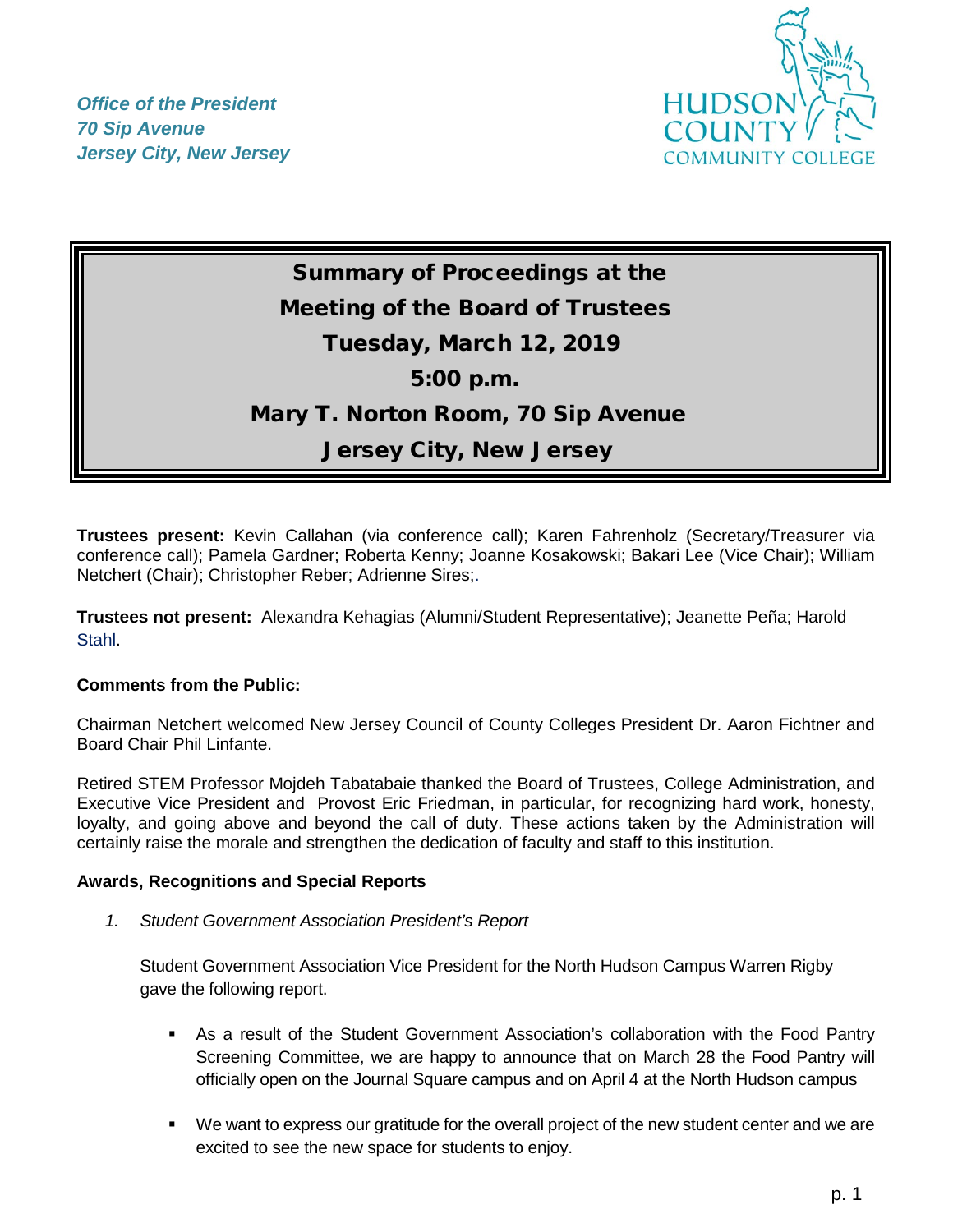- **SGA** is sponsoring a Fitness Awareness event in partnership with the Veterans Club. Various additional partnerships with military recruiters, and the new Exercise Science fitness program will help spread an overall awareness of fitness and its importance.
- SGA is holding a Town Hall for students on April 4, 2019.
- Earlier this month, for the  $5<sup>th</sup>$  year, we hosted the regional conference for the American Student Government Association (ASGA). It allowed us to connect with other SGA members from across the country and to address how to better serve the student body.
- *2. All College Council President's Report*

All College Council President Denise Rossilli reported on the following initiatives.

- The ACC Technology Committee is initiating a program for integrating technology in the classroom. There are many different brands of technology being used in the classroom and the Committee is exploring one universal system to better serve us.
- **The Space and Facilities Committee is reviewing furniture options in classrooms that can** best accommodate different teaching techniques in order to better engage students.
- **The College Life Subcommittee on Diversity, Equity, and Inclusion has received responses** from over 50 staff and students who have volunteered to serve. The Chair, EOF Director Jose Lowe, is creating a timeline to move the project forward. He will also form a committee that will develop a survey of the College community to assess the needs and views of staff on campus with respect to diversity, equity and inclusion. At the request of Trustee Bakari Lee, the survey will also be sent to Trustees.
- The ACC Steering Committee members serve two-year terms. Terms of present Steering Committee Vice Chair Shannonine Caruana and Secretary Tony Acevedo are ending in May 2019. The ACC is conducting elections for new Steering Committee members and nominations have been received for all positions. When the new Steering Committee is elected, Denise Rossilli will introduce members to the Board.
- *3. President's Report*

*President Reber offered the following comments.*

Good evening, Trustees.

Thanks so much, Warren and Denise.

I'm happy to begin with wonderful news about student accomplishments.

Since our last Board of Trustees meeting, the Phi Theta Kappa International Honor Society named HCCC's PTK Chapter a 2019 REACH Chapter in recognition of the superior membership development program here. The Society is sending 16 Phi Theta Kappa graduation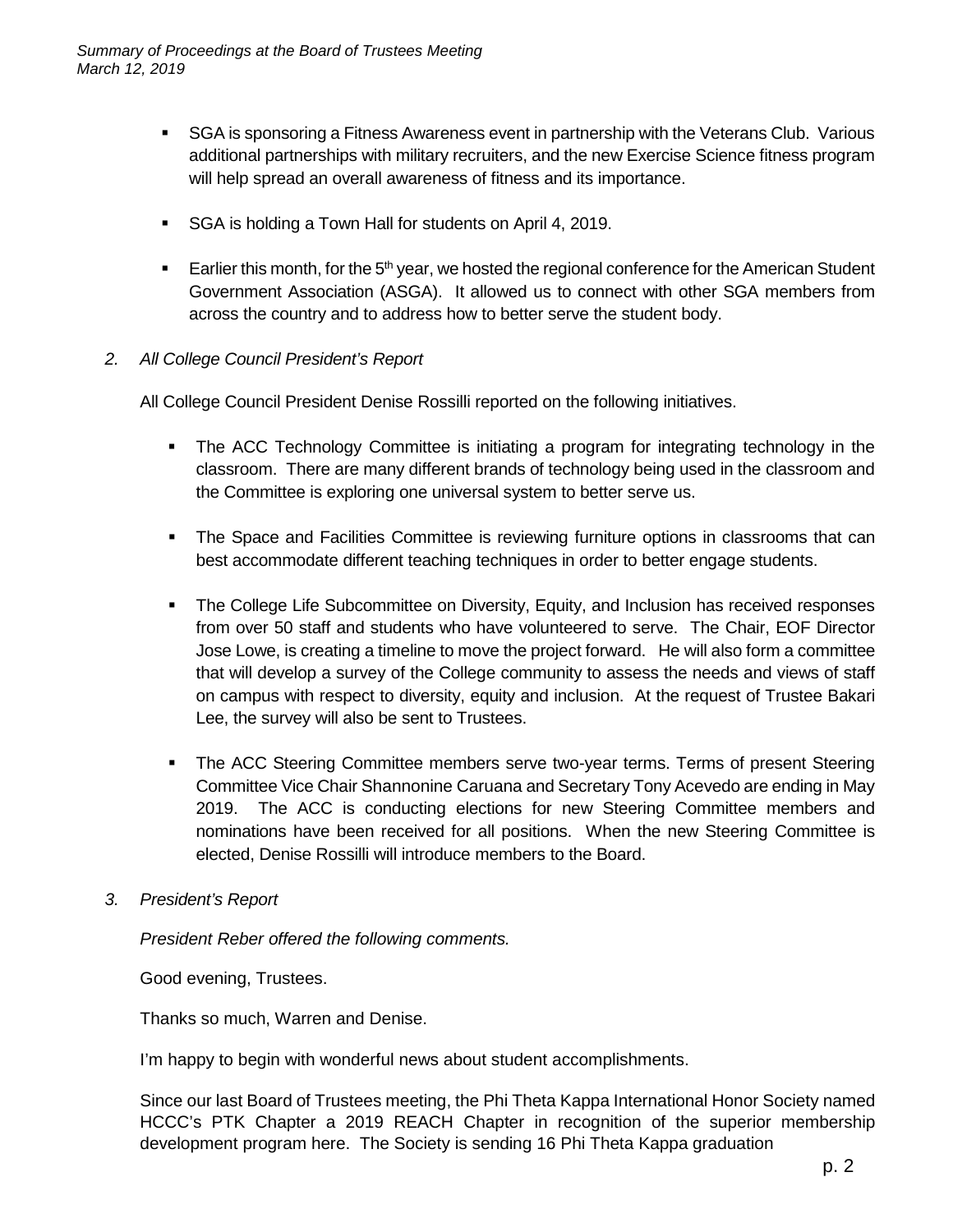stoles that will be worn by Chapter officers and members at our May  $30<sup>th</sup>$  Commencement.

Further, we congratulate HCCC Phi Theta Kappa member Sarra Hayoune, who has been selected as a 2019 Coca-Cola Academic Team Silver Scholar and is the recipient of a \$1,250 scholarship; and Phi Theta Kappa President Abderahim Salim, who has received multiple scholarships.

Abderahim has been selected as a member of the 2019 All-USA Academic Team, and as the New Century Pathway Scholar for New Jersey, resulting in scholarships of \$7,250. He has also been selected as one of only 10 students to receive Phi Theta Kappa's 2019 Hites Transfer Scholarship, the Society's most prestigious and largest scholarship, providing an additional \$7,500 in scholarship funding. Abderahim will be recognized at the American Association of Community Colleges annual convention on April 15<sup>th</sup>, and I will have the honor of joining him for this national recognition.

I might note that Abderahim and Sarra are married. Immediately following our May  $30<sup>th</sup>$ Commencement, they will both participate in summer research programs and transfer to Columbia University in the fall. Abderahim will major in computer science and Sarra will pursue an astrophysics major.

Sarra will be doing her summer research at Princeton University. And Abderahim was accepted for a research program funded by the Department of Defense and the National Science Foundation, in which he will continue his exceptional drone research.

I look forward to joining Abderahim and Sarra at the upcoming Phi Theta Kappa national conference in Orlando, Florida, where we will also join President Emeritus Glen Gabert, the recipient of Phi Theta Kappa's Michael Bennett Lifetime Achievement Award. As you have heard me say often, HCCC's Phi Theta Kappa Chapter is the finest and most accomplished student organization I have known and worked with in my career. I am honored to celebrate the students' success and salute the extraordinary leadership of Chapter Advisor Ted Lai.

Congratulations, Sarra, Abderahim and Ted! You make us all proud!

#### *Abderahim Salim thanked President Reber and the Trustees and offered the following comments.*

When I started college I thought my journey would be a regular journey; however, I had in my mind a dream that I would go on and transfer to a prestigious institution. I am currently a proud product of this community college. I am truly proud of the staff, students, and faculty. They were all truly amazing and inspiring for my journey.

A special thanks to our Chapter Advisor Professor Ted Lai. Please give him a round of applause. He has called me at 3:00 a.m. asking if I have submitted my scholarship application. He has submitted over 20 applications on my behalf.

Another thank you goes also to Dr. Clive Li who is here today. He has also been helping me tremendously throughout my college transfer and my summer research applications. We are working on a project right now and hopefully we will present it during the New Jersey STEM Month.

I am thankful for everyone, so if I didn't mention your name, please accept my sincere thanks.

My message for students is to please believe in your dreams. No matter how small or big. If you have the right place and a love for learning and achieving, you will get there.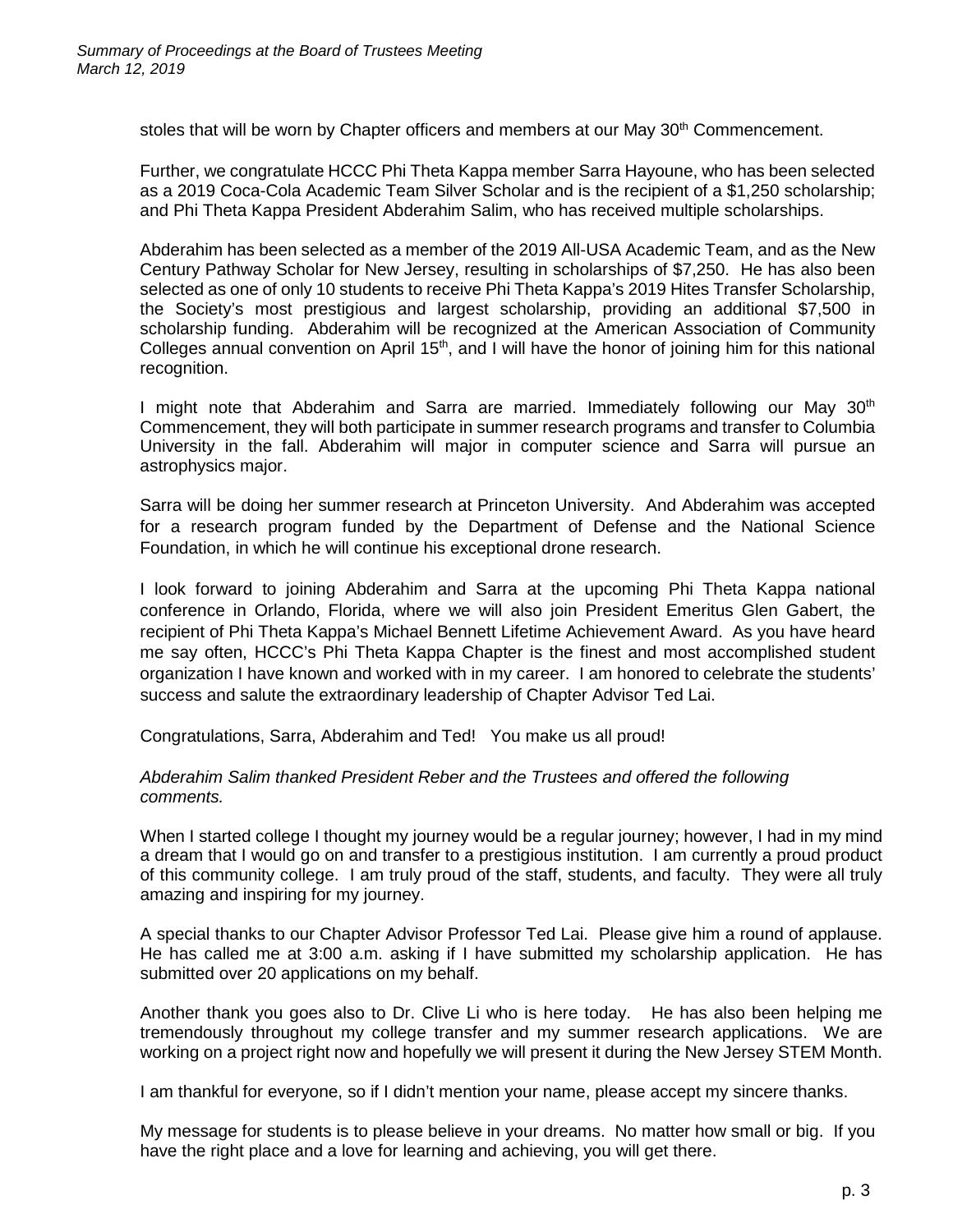My special thanks to my wife, who has been tremendously supportive. Our true motivation is our baby son. We want to be a role model for him. Thank you so much.

## *Dr. Reber resumed his comments.*

There is no better segway into our upcoming Middle States decennial reaccreditation visit than celebrating the success of these students. As we are all aware, their success parallels the lifechanging success and accomplishments of our larger, inspirational student body. The collective success of our students, the cornerstone of our mission, is evident throughout our Middle States Self Study.

With regard to our upcoming Middle States Team Visit, Provost Eric Friedman and I have appreciated the opportunity to discuss the visit and themes of the Self Study with our trustees during recent Board Committee meetings, and with members of the College community during a series of campus-wide meetings that will continue throughout March.

A reminder that all of our Trustees are invited to attend the Middle States kickoff dinner beginning at 6:00 p.m. on Sunday, March  $31<sup>st</sup>$  in the Culinary Conference Center; and the scheduled Team meeting with the Board on Tuesday, April 2<sup>nd</sup> at 9:00 a.m. here in the Board Room.

I am very pleased this evening to introduce two new HCCC colleagues, both of whom you have heard me speak about in recent meetings and communication. We are delighted to welcome our new Vice President for Human Resources, Anna Krupitskiy, and Associate Dean for STEM, Dr. Burl Yearwood.

## Welcome, Burl and Anna!

As I noted in last week's *Green Memo*, members of our Finance Committee recently reviewed the Fiscal Year 2018 Audit report with Mauricio Canto, Partner at Donohue, Gironda, Doria & Tomkins Certified Public Accountants, and you received a copy of the audit in today's meeting materials. The report offers no deficiencies, material weaknesses or other findings, and Mr. Canto commended the College for its sound financial processes and positive metrics, including a \$2.8 million increase in the College's total net position.

I join Mr. Canto in commending Vice President Veronica Zeichner and her team for their continuing strong leadership, and I thank the members of the Board of Trustees for your enduring leadership and stewardship of the College's financial resources.

We are all very pleased that New Jersey Governor Phil Murphy has included \$58.5 million in his proposed 2019-2020 budget for the *Community College Opportunity Grant*, an increase of \$33.5 million over the funding provided this spring for new and continuing students at HCCC and 12 other CCOG pilot colleges. In the coming weeks I will be meeting with all members of our state legislative delegation to advocate continued and expanded funding of the CCOG, and I will be inviting a student who is benefitting from the program to join me. We are working closely with the New Jersey Council of County Colleges to support the Council's advocacy of this funding statewide.

It has been a pleasure meeting and working with all of my colleagues at the Council and across the state. With us this evening are Council President Aaron Fichtner, and Board Chair Phil Linfante, who are providing stellar leadership for our community college sector. They will speak with us about CCOG and the vision and goals of the Council, including our recently developed *Vision 2028* plan that outlines the Council's strategic vision and direction.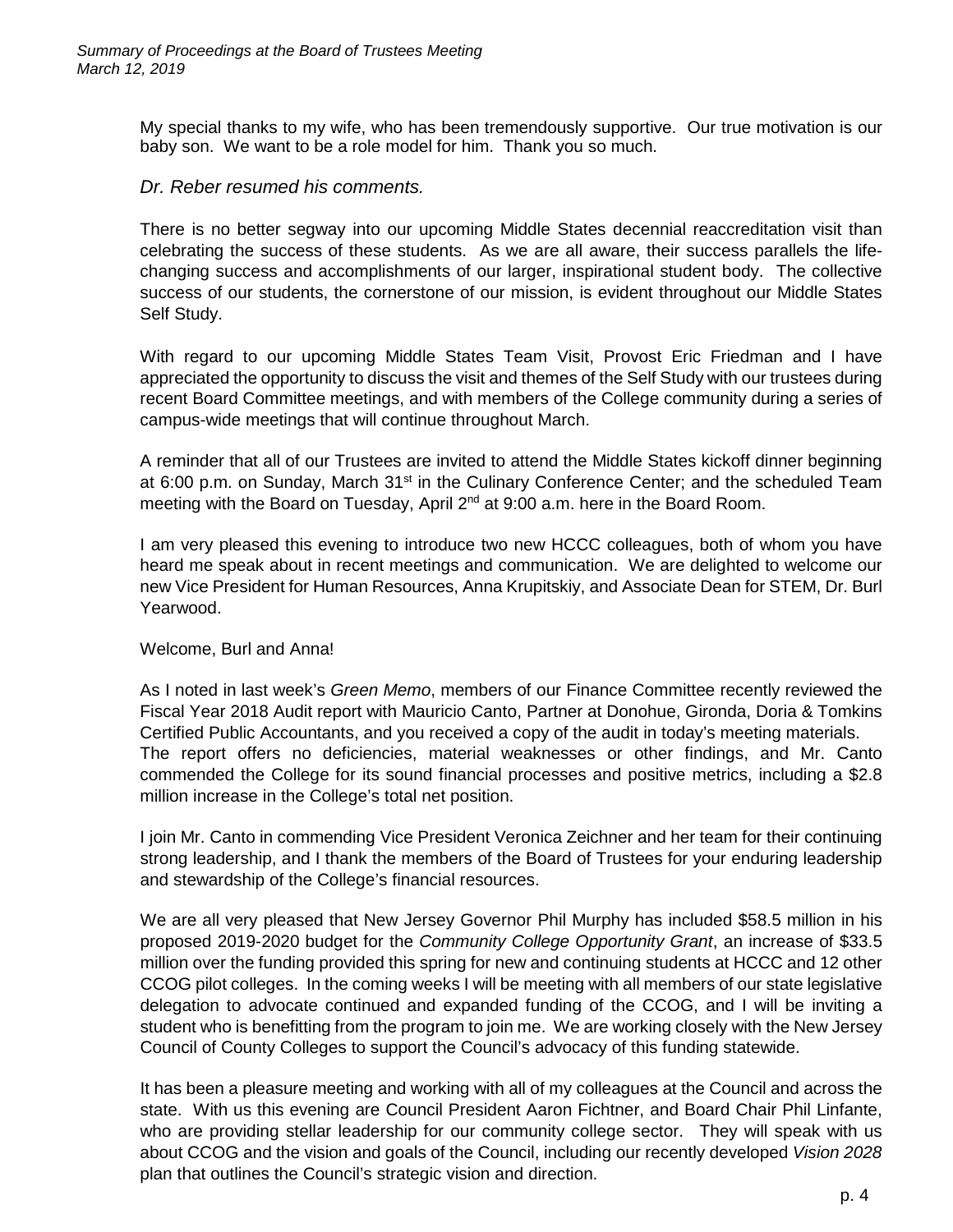Please join me in welcoming Chairperson Linfante and President Fichtner.

*New Jersey Council of County Colleges Board Chair Dr. Phil Linfante offered the following comments.*

Aaron Fichtner and I are going to attend all 19 community colleges' Board of Trustee Meetings. We have attended five or six so far. The road to success for millions of college students over the last 50 years has started at New Jersey community colleges. 350,000 students are enrolled each year in our 19 community colleges. We confer 24,000 degrees every year. 45 – 50% of all students who earn a Bachelors degree have community college credits on their transcripts. That's a major impact.

We are 19 extraordinary community colleges. Our influence is greater when we act together. There are many issues on the state level. We can use that influence to increase funding, the number of grants that we receive, and early involvement in policymaking to make the 19 of us stronger. We need you, trustees, all 200 of us that represent the 19 community colleges. We ask that you expand your relationship with the elected officials so that when we need them we can count on you to call on them.

We need you to continue your participation on the New Jersey Council of County Colleges. You've had the best representative that you could in Trustee Lee over the years, not only on the state level but the national level as well. But, we need someone else to be a part of the Council. The Council meets four times a year: March, June, September, and November. We meet at Middlesex County College, which is about equal distance from all the community colleges.

Whenever you are in the public, please give the community college a boost by talking about how great we are. You are going to receive a sample resolution entitled, "*April is Community College Month.*" We ask that you add your college information and send it to your Freeholders and local municipalities, so that they will read a resolution in April making it Hudson County Community College Month. Can you imagine if across the state the Governor, Assembly, and the Senate and 500 municipalities and 19 of 21 freeholder boards are all talking about community colleges and passing a resolution? It all starts right here at the 19 community colleges.

It is now my pleasure to introduce Aaron Fichtner.

*Dr. Aaron Fichtner offered the following comments.*

Thank you Phil. It is wonderful to be here, thank you for giving us time on your very busy agenda. The Council exists to help strengthen and support the 19 community colleges. Clearly the role that we play in the Council in being a strong voice and advocate to the Governor, the Administration, the Legislature, and at the federal level is critically important because a lot of our work revolves around that.

We also know that when we find the right way for the 19 community colleges to work together to support each other, we can be stronger as a network of community colleges and so we launched our Vision 2028 effort about nine months ago to really talk on a state-wide level about what the future of community colleges will look like. Ten years from now, we want to make sure that our community colleges are here to continue to provide the innovative education, and the important educational opportunities to help people move into family-supporting careers.

Over the last nine months we've had conversations with well over 600 community college leaders and stakeholders. We had a one-day conference at Middlesex County College. The four-page document you have in front of you is our initial outline of that report, which will come out at the end of April and outline that goal and innovative vision for community colleges. A lot of this is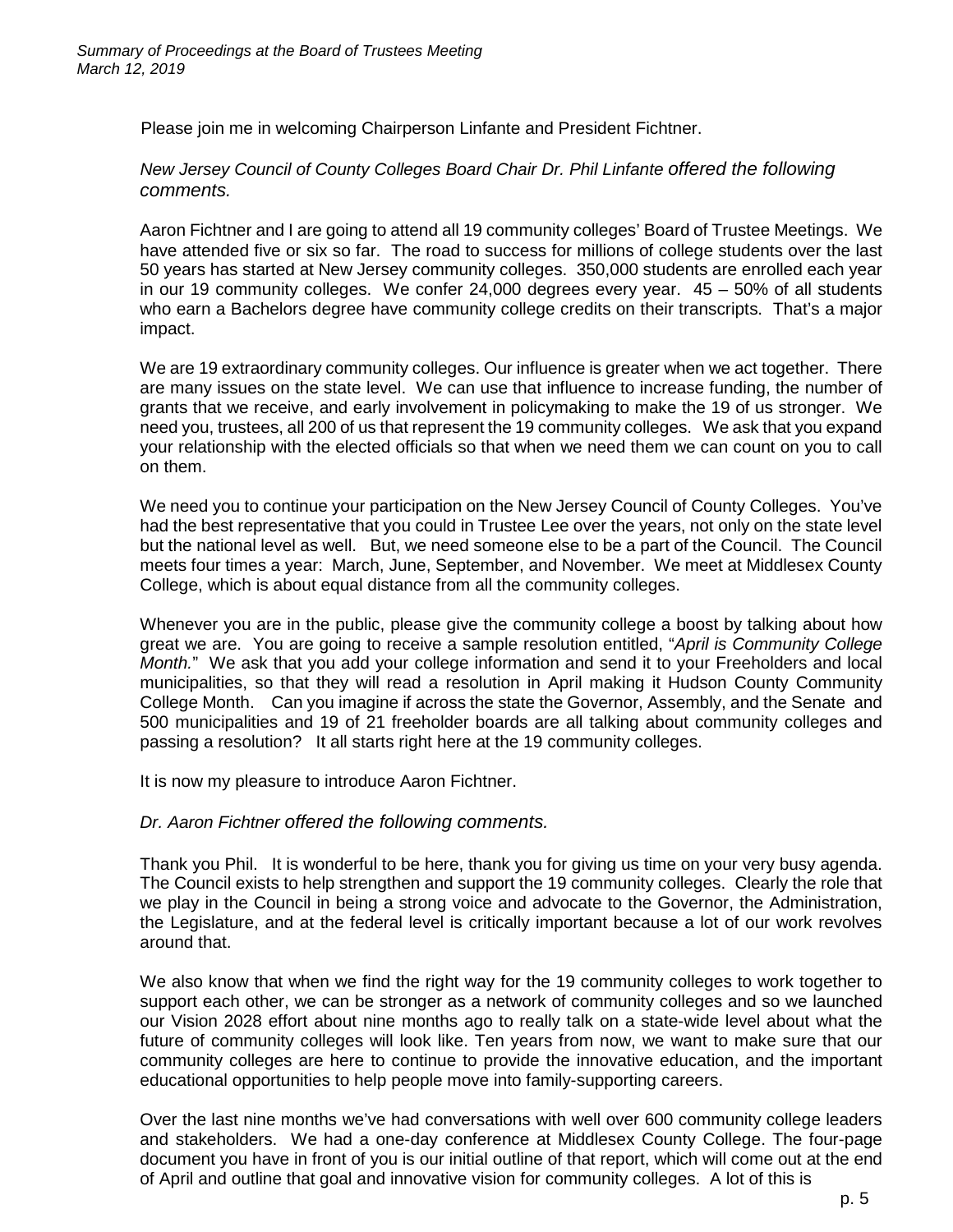focused on how we work together to make sure that more New Jersey residents have access to a postsecondary education, a credential or a degree that will give them the path to a family-supporting life and career.

As you may know, in New Jersey we are a very well educated state, yet 47% of all adults in New Jersey do not have any education after high school and we believe strongly that we need to increase the number of adults and high school graduates who have some postsecondary credential or degree that could help get them on a pathway to a good career and a good life. The plan that we are putting together is really a framework that outlines a vision for how we might achieve that, how we might work together to increase the number of New Jerseyans with a postsecondary degree from the current 53% to 65% by the year 2025.

How can we increase access to a postsecondary education for New Jerseyans? That certainly starts with continuing to strengthen the partnerships we have with high schools but also thinking creatively about how we forge partnerships to get more adults back to college so they can earn that credential or degree.

This is a framework to guide the work of the Council and work of colleges going forward.

#### *The first area of focus:*

"How do we remove financial barriers?" Certainly the Community College Opportunity Grant Program (CCOG) that President Reber talked about is a critical part of a larger strategy to reduce the financial burdens that students face when they come to college.

#### *The second area of focus:*

The success of students. Obviously there is a lot of exciting work happening on this college campus, but also at all of our colleges, around student success, around career advising, around types of supports that our students need to be successful. You heard earlier about the food pantry and the work there. We are working to expand partnerships in our Department of Human Services at the state level to make sure that students have the wrap around services and support they need.

#### *The third area of focus:*

Ensuring access to valuable and relevant learning. The need to balance the role that the community colleges play in helping people prepare to be citizens and active participants in a very complex world, and also to have the skills they need for a good career through apprenticeships, stackable credentials, online learning, and other approaches.

All of those are critically important for the future of community colleges.

And finally, the fourth theme is the role that this college plays and all of our 19 colleges play in being community engines, anchors, institutions that serve a cultural community focus in a world where there are more and more divisions. Community colleges are the life blood of their counties. All of these ideas are coming together in a report that we will release in late April and then we hope to work with all of you here and all of the leaders of the colleges to make sure that we are finding the right way to work together to achieve this exciting vision. As Phil said, the important role that community colleges play continues strong as ever, and will be even stronger as we move into a rapidly changing world of challenges and opportunities.

Thank you all for your involvement in the Council. We look forward to more involvement from all of you. Thank you to the senior leadership here at the College that have been very active in Council activities. There is a lot of important work that we can do together.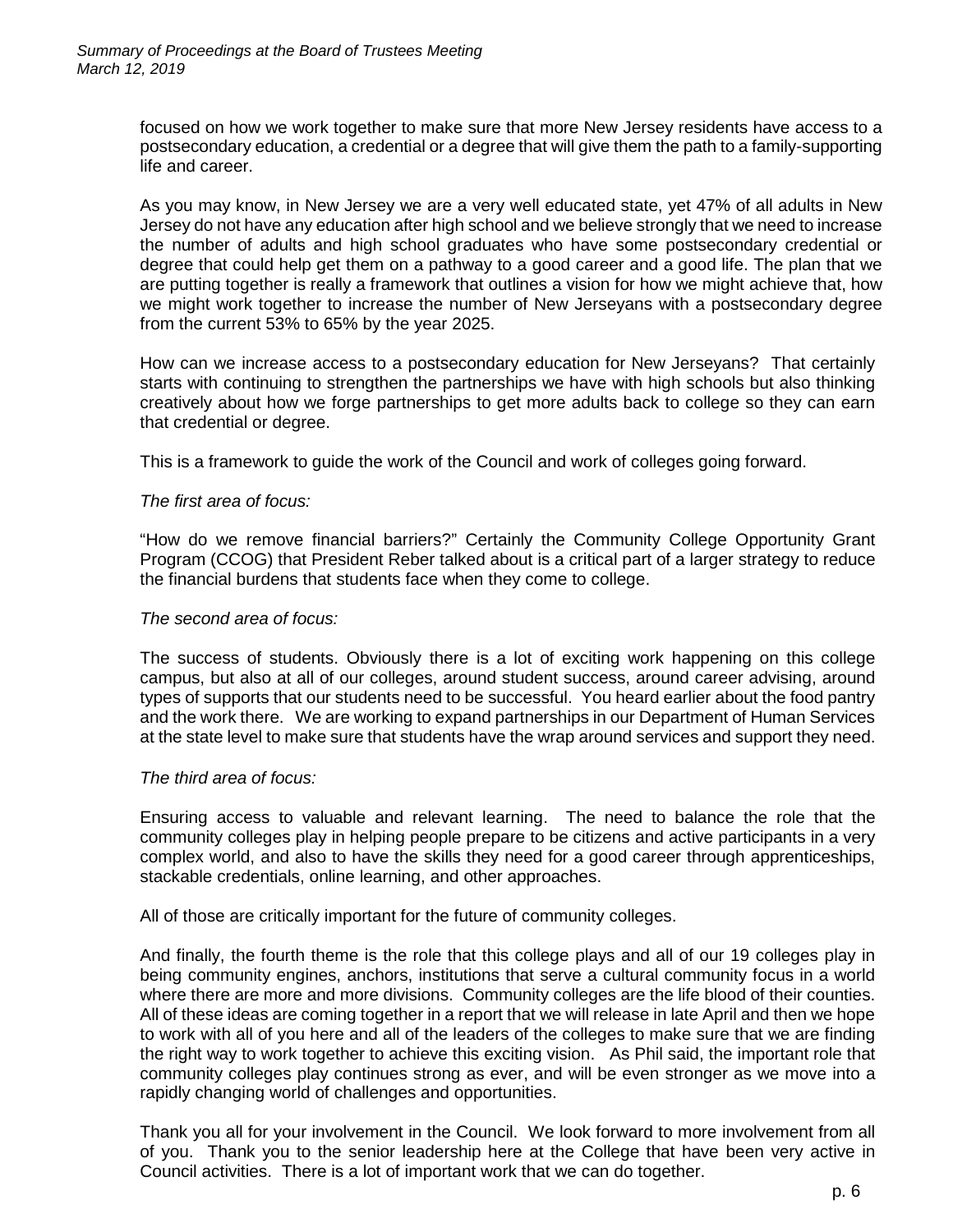We firmly believe that if we find the right areas of collaboration and cooperation, we can be stronger as a network of 19 vibrant and independent community colleges. Thank you for the time on your very busy agenda. We look forward to working with you all in the months and years ahead.

*Dr. Reber resumed his comments.*

Aaron and Phil, thanks so much for your leadership, advocacy and support.

Trustees, this concludes my report.

## **Regular Monthly Reports and Recommendations**

- 1. *Minutes of the Regular Meeting of February 19, 2019 were approved.*
- 2. *Gifts, Grants, And Contracts Report*

The College has made the following grant & contract proposals:

#### **Title: Workforce Leadership Academy Grant**

**Agency:** The Aspen Institute, through a grant from JP Morgan Chase, will award \$30,000 to establish a new Workforce Leadership Academy at HCCC. A \$35,000 gift from Lefrak to the HCCC Foundation, and \$35,000 in matching funds from the Hudson County Board of Chosen Freeholders will also support the program.

**Purpose Of Grant:** To strengthen the capacity of participants to develop and sustain effective workforce strategies, collaborate more deeply with employers and other strategic partner organizations, and expand the number and quality of leaders who can implement workforce development approaches that will advance opportunities for low-wage workers and job seekers while also meeting the talent development needs for long-term industry competitiveness.

**College Administrator:** Lori Margolin, Dean of Continuing Education/Workforce Development, Continuing Education

**College Contribution:** 0 **Award Amount:** \$100,000

- 3. *Middle States Self-Study Update* 
	- Welcome Dinner for Middle States Visiting Team, Sunday, March 31, 2019, 6 p.m., Culinary Conference Center
	- **Board of Trustees Breakfast Meeting with the Middle States Visiting Team, Tuesday,** April 2, 2019, 9:00 a.m., Mary T. Norton Room
	- Site Visit Meeting Schedule, Sunday, March 31 Wednesday, April 3, 2019
	- **Middle States Evaluation Visit Roster (attached)**

The following actions were taken concerning **fiscal, administrative, lease and capital recommendations** brought forward by the Administration and endorsed by the Finance Committee:

1. Resolution Authorizing the Purchase of Twelve Desks for the Bloomberg Room for the Culinary Arts Building to Commercial Furniture Interiors, of Mountainside, New Jersey, at a cost not to exceed \$15,631.00, was approved.